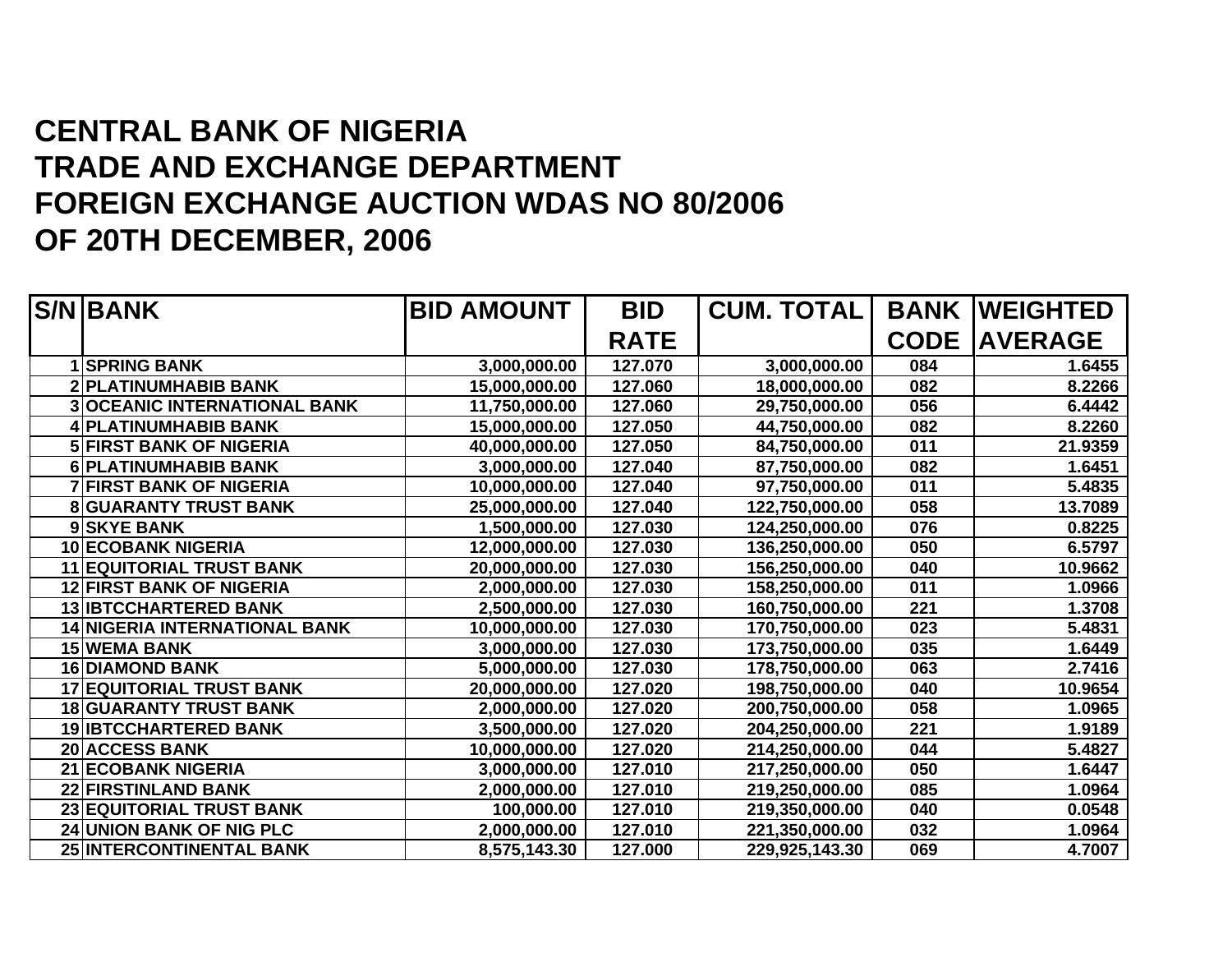| <b>26 GUARANTY TRUST BANK</b> | 500,000.00     | 127.000 | 230,425,143.30 | 058 | 0.2741   |
|-------------------------------|----------------|---------|----------------|-----|----------|
| <b>27 IBTCCHARTERED BANK</b>  | 1,000,000.00   | 127.000 | 231,425,143.30 | 221 | 0.5482   |
|                               | 231,425,143.30 |         |                |     |          |
| <b>B. UNSUCCESSFUL BIDS</b>   |                |         |                |     |          |
| <b>28 SKYE BANK</b>           | 250,000.00     | 126.950 | 231,675,143.30 | 076 | 0.1370   |
|                               | 250,000,00     |         |                |     | 127.0368 |

## **BANKS' BDC CASH REQUEST**

| <b>S/N BANK</b>              | <b>BID AMOUNT</b> | <b>BID</b>  | <b>CUM. TOTAL</b> | <b>BANK</b> |
|------------------------------|-------------------|-------------|-------------------|-------------|
|                              |                   | <b>RATE</b> |                   | <b>CODE</b> |
| <b>1 WEMA BANK</b>           | 2,000,000.00      | 127.0600    | 2,000,000.00      | 035         |
| <b>2 UNITY BANK</b>          | 2,000,000.00      | 127.0500    | 2,000,000.00      | 215         |
| <b>3 GUARANTY TRUST BANK</b> | 1,400,000.00      | 127.0400    | 3,400,000.00      | 058         |
| 4 UNION BANK OF NIG PLC      | 2,000,000.00      | 127.0300    | 5,400,000.00      | 032         |
| <b>5 FIRSTINLAND BANK</b>    | 2,000,000.00      | 127.0200    | 7,400,000.00      | 085         |
| <b>6 AFRIBANK NIGERIA</b>    | 500,000.00        | 127.0200    | 7,900,000.00      | 014         |
| <b>7 ACCESS BANK</b>         | 2,000,000.00      | 127.0200    | 9,900,000.00      | 044         |
| <b>8 FIDELITY BANK</b>       | 2,000,000.00      | 127.0100    | 11,900,000.00     | 070         |
| 9 FIRST CITY MONUMENT BANK   | 2,000,000.00      | 127.0100    | 13,900,000.00     | 214         |
|                              | 15,900,000.00     |             |                   |             |

## **SUMMARY FOR WHOLESALE DAS 80 OF 20-12-2006**

 **AMOUNT OFFERED FOR SALE US\$200,000,000.00 AMOUNT SOLD AT WDAS US\$231,425,143.30 AMOUNT SOLD AT BANKS' BDC US\$15,900,000.00 TOTAL AMOUNT SOLD US\$247,575,143.30**